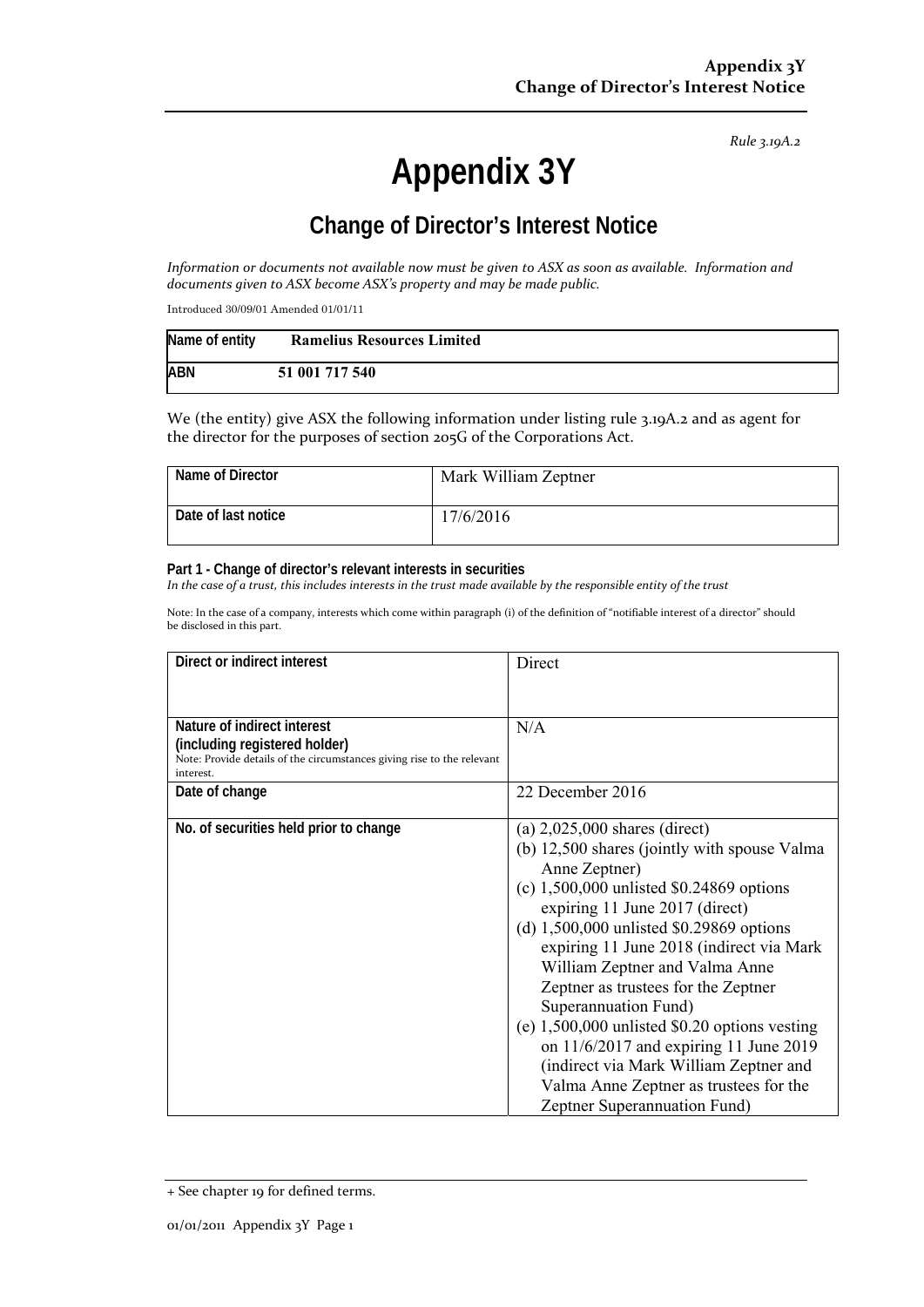|                                                                                                                                                                            | (f) $1,500,000$ unlisted \$0.20 options vesting<br>on $11/6/2018$ and expiring 11 June 2020<br>(indirect via Mark William Zeptner and<br>Valma Anne Zeptner as trustees for the<br>Zeptner Superannuation Fund)                                                                                                                                                                                                                                                                                                                                                                                                                                                                                                                                                                                                                                                                                                     |
|----------------------------------------------------------------------------------------------------------------------------------------------------------------------------|---------------------------------------------------------------------------------------------------------------------------------------------------------------------------------------------------------------------------------------------------------------------------------------------------------------------------------------------------------------------------------------------------------------------------------------------------------------------------------------------------------------------------------------------------------------------------------------------------------------------------------------------------------------------------------------------------------------------------------------------------------------------------------------------------------------------------------------------------------------------------------------------------------------------|
| Class                                                                                                                                                                      | (a) - (b) Ordinary fully paid shares<br>$(c)$ - (f) Unlisted options<br>(g) Performance Rights                                                                                                                                                                                                                                                                                                                                                                                                                                                                                                                                                                                                                                                                                                                                                                                                                      |
| Number acquired                                                                                                                                                            | 500,000 unlisted Performance Rights vesting<br>on 11 June 2019 and expiring on 11 June<br>2026                                                                                                                                                                                                                                                                                                                                                                                                                                                                                                                                                                                                                                                                                                                                                                                                                      |
| Number disposed                                                                                                                                                            | N/A                                                                                                                                                                                                                                                                                                                                                                                                                                                                                                                                                                                                                                                                                                                                                                                                                                                                                                                 |
| Value/Consideration<br>Note: If consideration is non-cash, provide details and estimated<br>valuation                                                                      | Nil                                                                                                                                                                                                                                                                                                                                                                                                                                                                                                                                                                                                                                                                                                                                                                                                                                                                                                                 |
| No. of securities held after change                                                                                                                                        | (a) $2,025,000$ shares (direct)<br>(b) 12,500 shares (jointly with spouse Valma<br>Anne Zeptner)<br>(c) $1,500,000$ unlisted \$0.24869 options<br>expiring 11 June 2017 (direct)<br>(d) $1,500,000$ unlisted \$0.29869 options<br>expiring 11 June 2018 (indirect via Mark<br>William Zeptner and Valma Anne<br>Zeptner as trustees for the Zeptner<br>Superannuation Fund)<br>(e) $1,500,000$ unlisted \$0.20 options vesting<br>on $11/6/2017$ and expiring 11 June 2019<br>(indirect via Mark William Zeptner and<br>Valma Anne Zeptner as trustees for the<br>Zeptner Superannuation Fund)<br>(f) $1,500,000$ unlisted \$0.20 options vesting<br>on $11/6/2018$ and expiring 11 June 2020<br>(indirect via Mark William Zeptner and<br>Valma Anne Zeptner as trustees for the<br>Zeptner Superannuation Fund)<br>(g) 500,000 unlisted Performance Rights<br>vesting on $11/6/2019$ and expiring 11<br>June 2026 |
| Nature of change<br>Example: on-market trade, off-market trade, exercise of options,<br>issue of securities under dividend reinvestment plan, participation in<br>buy-back | Issue of unlisted Performance Rights as<br>approved by shareholders at the 2016 Annual<br>General Meeting                                                                                                                                                                                                                                                                                                                                                                                                                                                                                                                                                                                                                                                                                                                                                                                                           |

<sup>+</sup> See chapter 19 for defined terms.